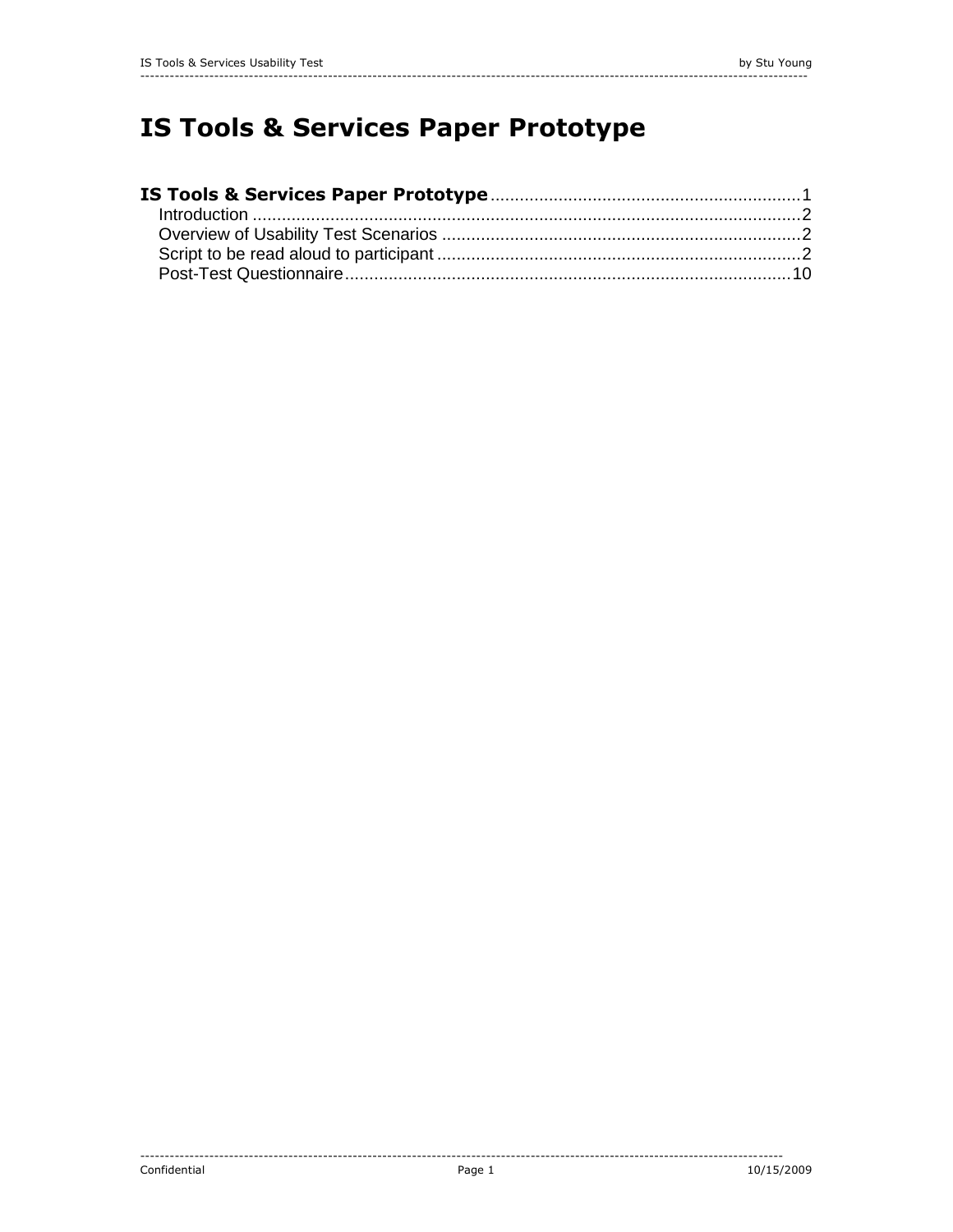# <span id="page-1-0"></span>**Introduction**

The Usability Testing taking place is to research the usability of some potential ideas regarding the IS Tools & Services section on the new Kraft Intranet. We will be testing three scenarios these include: where to find information regarding finding information for:

- A typical working situation
- By a tool

# <span id="page-1-1"></span>**Overview of Usability Test Scenarios**

We have presented the user with 4 scenarios:

- 1. Design 1 Order an IPhone
- 2. Design 1 Learn how to access your email while traveling
- 3. Design 2 Order an IPhone
- 4. Design 2 Learn how to access your email while traveling

## <span id="page-1-2"></span>**Script to be read aloud to participant**

We would like to thank you for participating in this study. We are researching the usability of some potential ideas regarding the Payment Information screen in App Online. We are going to take a look at a prototype which means that some things may not look or behave exactly like they would in the real system.

Your feedback is very valuable and may help us to further improve your experience. During this session, I will ask you a series of questions. There is no right or wrong answer to these questions, but I ask that you be as honest and candid as possible. Please keep in mind that **we are testing the system, not you**.

Also, while you are performing each task, we would like to ask you **to think aloud - tell us what you are thinking, why you are doing what you are doing, and what you expect to happen as a result of it.** Don't feel that any detail is too minor or insignificant, whether negative or positive. Also, please feel free to ask questions at any time.

You will not be personally identified in the report. The session will last about 30 minutes. Do you have any questions?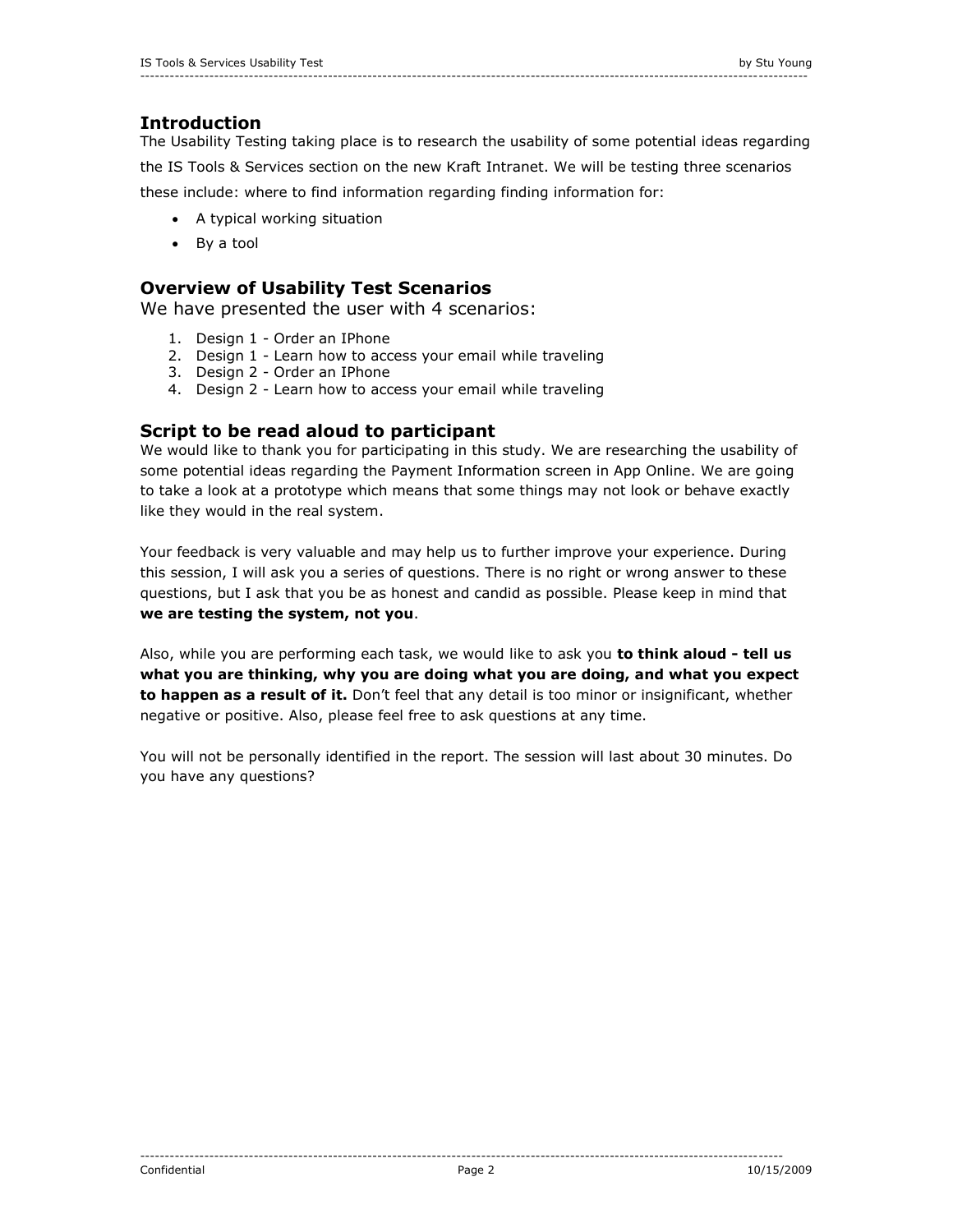## **Pre Questions:**

- 1. Full name
- 2. Title
- 3. Role
- 4. Do you travel much?
- 5. Do you travel internationally?
- 6. Common issues you've had when traveling?
- 7. What do you think may be helpful to know when traveling?
- 8. How often to do you currently use the existing portal?
- 9. Have you ever gone to the current Centro site?
- 10. Did you find what you needed?
- 11. What did you feel wasn't there that needed to be?
- 12. What did you feel was there that didn't need to be?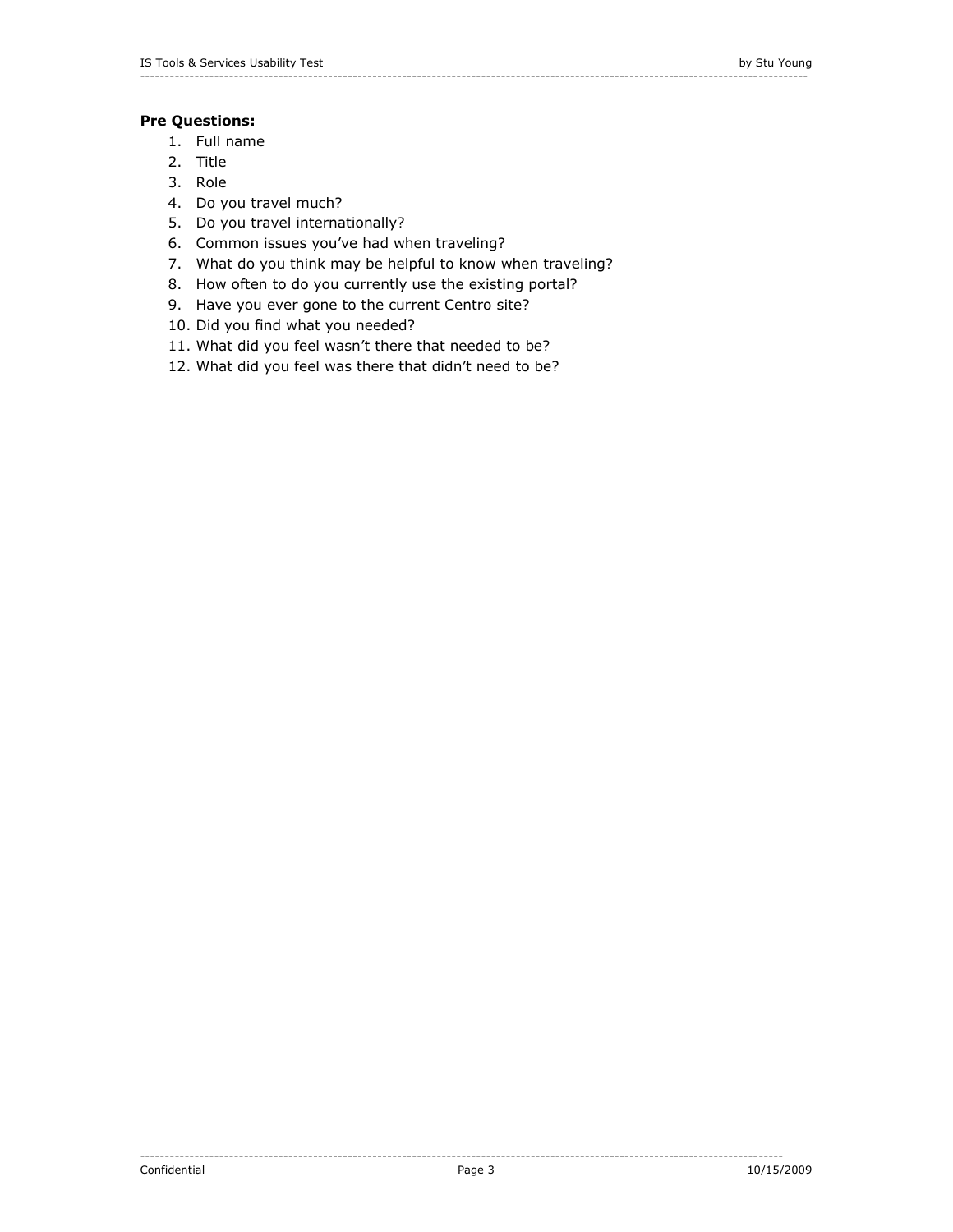## **Task 1 – Order an IPhone v1**

Pretend that you've just overheard that Kraft is now supporting IPhones and you want to learn more about then and potentially buy one.

We are going to assume that you have already opened a browser and navigated to the Kraft portal site. You have already clicked on IS Tools & services.

You have come to this page (the IS Tools and Services landing page) and now want to find out about the IPhone.

Go ahead and use the back of my pen/pencil to point to where you would go to find out

We encourage you to think aloud and tell us what you're seeing and doing.

## **Probing Questions:**

Before use points stop:

- Where else may you click to find that out?
- Where would you expect to go from here?
- What would you do next?
- How would you move to the next part of the process?

# **Ending Questions:**

### **Overall**

- Was it easy for you accomplish this task and why?
- What did you like about this option?
- What did you not like about this option?
- What does the left side of the page tell you?
- What would you expect to happen if you clicked on any one of those categories such as "Working from "

#### **Home**

- How do you feel about the naming of "by tool" or "by working situation"?
- Did you feel as though those names are clear?
- What better name you would suggest?

#### **Phone**

- What are your thoughts on the phone page?
- What sort of information did you see on this page?
- $\bullet$  What information is here that shouldn't be?
- What information is not here that should be?
- Do you know what a blog is?
- If there was links to blogs on this page relating to topics such as cell phone, office phones, and smart phones do you think this is the best place to access this?

#### **Smart phone**

- What are your thoughts on the smart phone page?
- What sort of information did you see on this page?
- Do you believe users would want to create blogs and have discussions relating to IPhone, blackjack, and Treo?

#### **Like**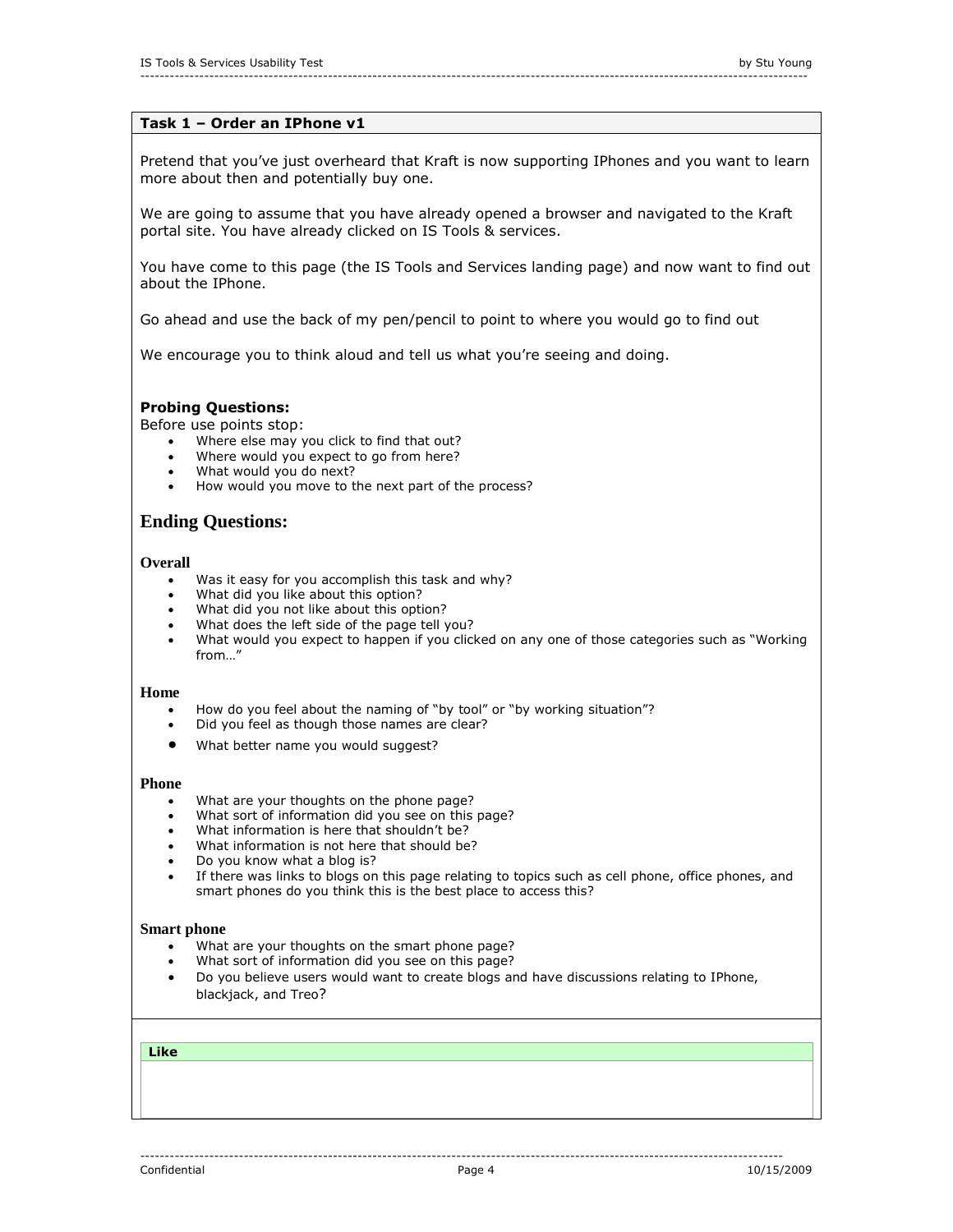| <b>Did not like</b>     |  |  |
|-------------------------|--|--|
|                         |  |  |
|                         |  |  |
|                         |  |  |
|                         |  |  |
| <b>Overall Comments</b> |  |  |
|                         |  |  |
|                         |  |  |
|                         |  |  |
|                         |  |  |
|                         |  |  |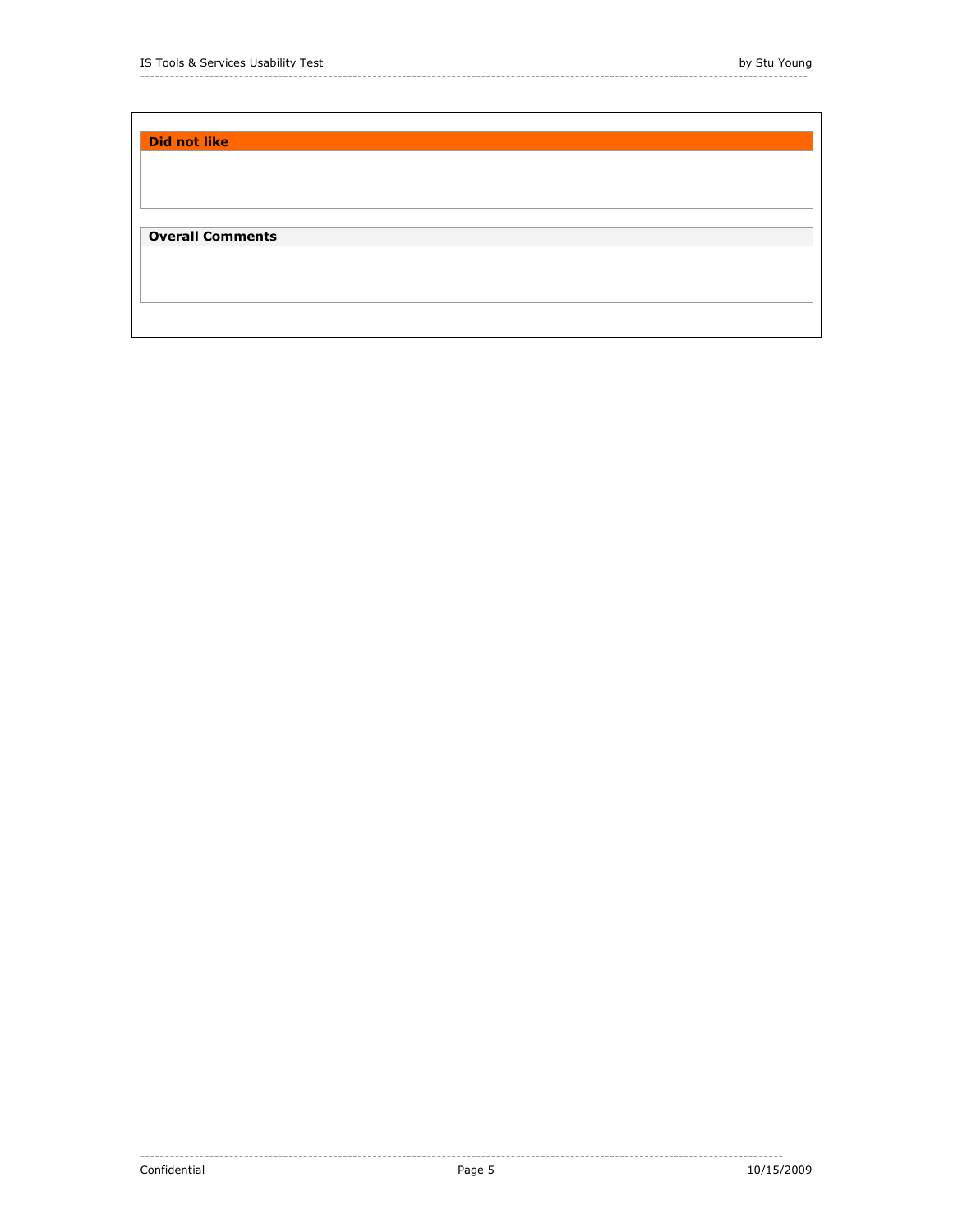## **Task 2 Access your email while you're traveling (v1)**

This time, pretend that you are a person who travels 4 days/week.

Again you have already opened a browser and navigated to the Kraft portal site. You have already clicked on IS Tools & services.

You have come to this page because you are now in Arkansas and are not sure how to access your Kraft email.

Go ahead and use my pen/pencil to point to where you would go to find out

We encourage you to think aloud and tell us what you're doing.

## **Probing Questions:**

Before use points stop:

- Why did you point there?
- Did that name make sense to you?<br>• Is there a better name you would s
- Is there a better name you would suggest?
- Where would you expect to go from here?
- What would you do next?

## **Ending Questions:**

- o Was it easy for you accomplish this task and why?
- o Is this something you expected to see?
- o What did you like about this option?
- o What did you not like about this option?
- o Is there any information on this page that should be there but wasn't?
- o Is there any information on this page that shouldn't be there?

#### **Working from Road**

- o What are your thoughts on the working from the road page?
- o What sort of information did you see on this page?
- o What information is here that shouldn't be?
- o What information is not here that should be?
- o Do you know what a blog is?
- $\circ$  If there was links to blogs on this page relating to topics such as cell phone, office phones, and smart phones do you think this is the best place to access this?

| Like                    |  |  |
|-------------------------|--|--|
|                         |  |  |
|                         |  |  |
|                         |  |  |
|                         |  |  |
|                         |  |  |
|                         |  |  |
| <b>Did not like</b>     |  |  |
|                         |  |  |
|                         |  |  |
|                         |  |  |
| <b>Overall Comments</b> |  |  |
|                         |  |  |
|                         |  |  |
|                         |  |  |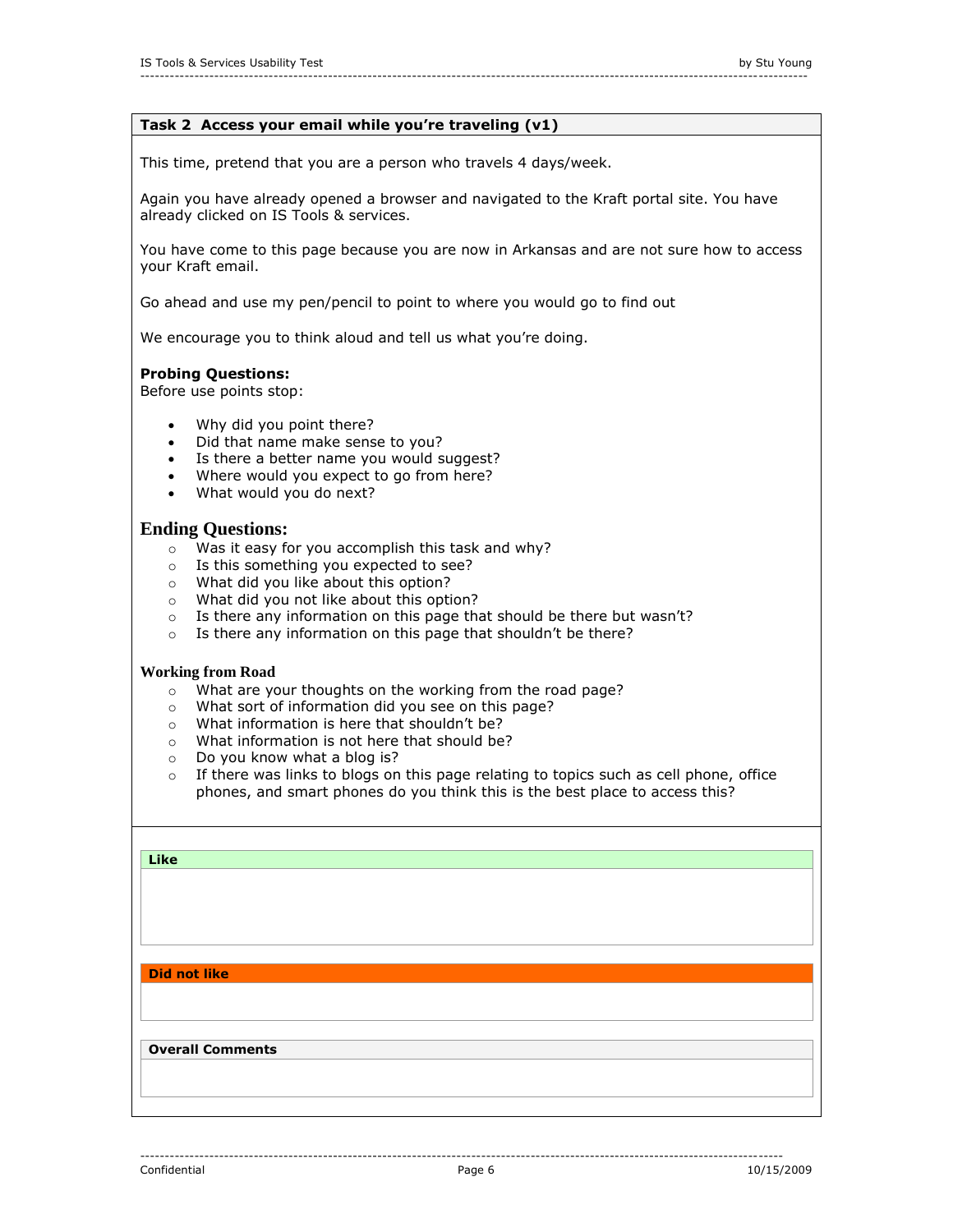## **Task 3 – Order an IPhone v2**

Again pretend that you've just overheard that Kraft is now supporting IPhones and you want to find out more information about them.

We are going to assume that you have already opened a browser and navigated to the Kraft portal site. You have already clicked on IS Tools & services.

You have come to this site because you travel at least 4 days/week and are looking to find some key technology related information which may be helpful for you as you travel.

Go ahead and use my pen/pencil to point to where you would go to find out

We encourage you to think aloud and tell us what you're doing.

## **Probing Questions:**

Before use points stop:

- Where would you expect to go from here?
- What would you do next?
- How would you move to the next part of the process?

## **Ending Questions:**

## **Overall**

- What did you like about this option?
- What did you not like about this option?
- Was it easy for you accomplish this task and why?
- $\bullet$  How does this option compare to Take #1?
- Which option would you prefer to see?

## **Home**

- How do you feel about the naming of "by tool" or "by working situation"?
- $\bullet$  Did you feel as though those names are clear?
- What better name you would suggest?

## **Phone**

- What are your thoughts on the phone page?
- What sort of information did you see on this page?
- What information is here that shouldn't be?
- What information is not here that should be?
- If there was links to blogs on this page relating to topics such as cell phone, office phones, and smart phones do you think this is the best place to access this?

#### **Smart phone**

- What are your thoughts on the smart phone page?
- What sort of information did you see on this page?
- Do you believe users would want to create blogs and have discussions relating to IPhone, blackjack, and Treo.

#### **Like**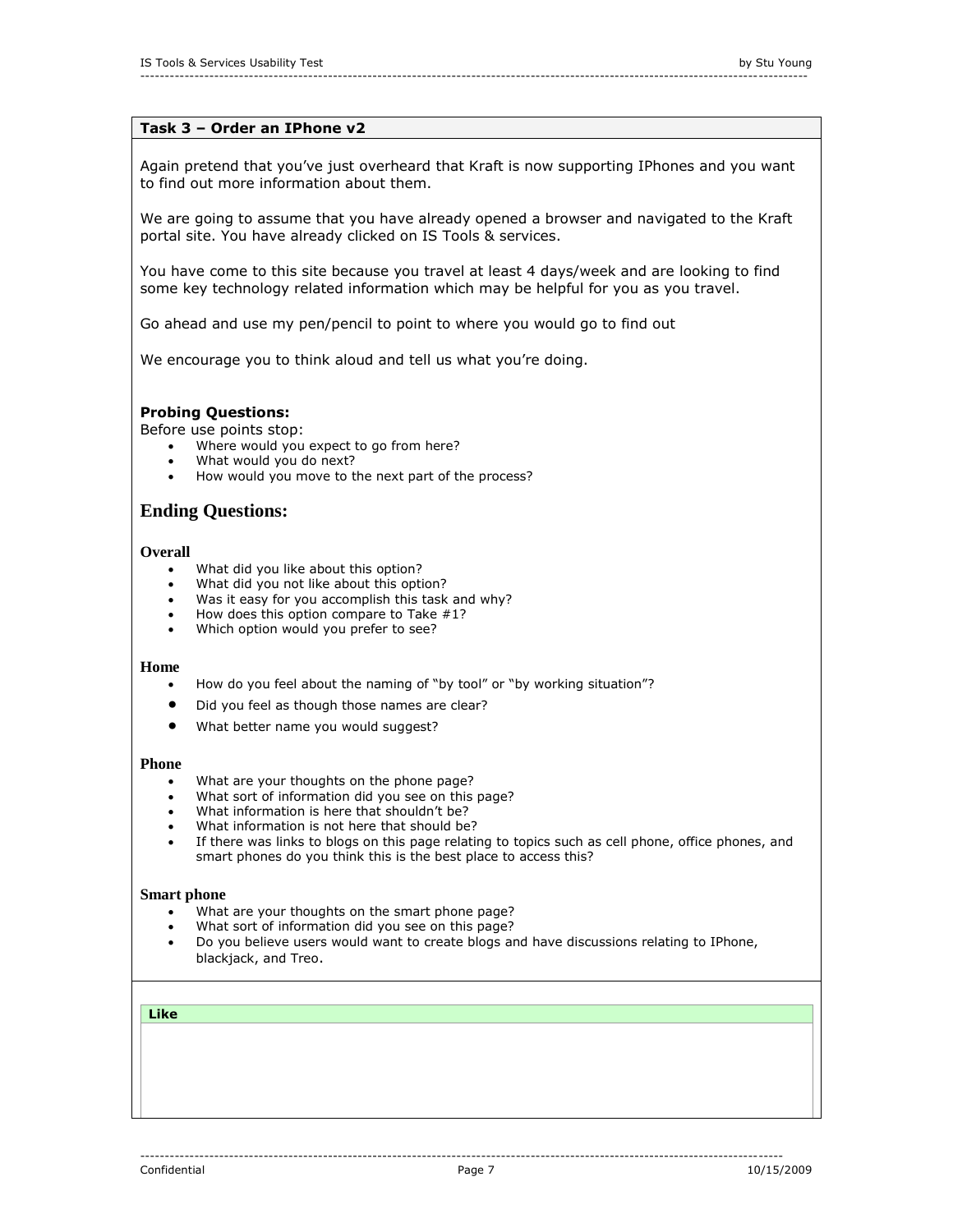| <b>Did not like</b>     |  |  |
|-------------------------|--|--|
|                         |  |  |
|                         |  |  |
|                         |  |  |
| <b>Overall Comments</b> |  |  |
|                         |  |  |
|                         |  |  |
|                         |  |  |
|                         |  |  |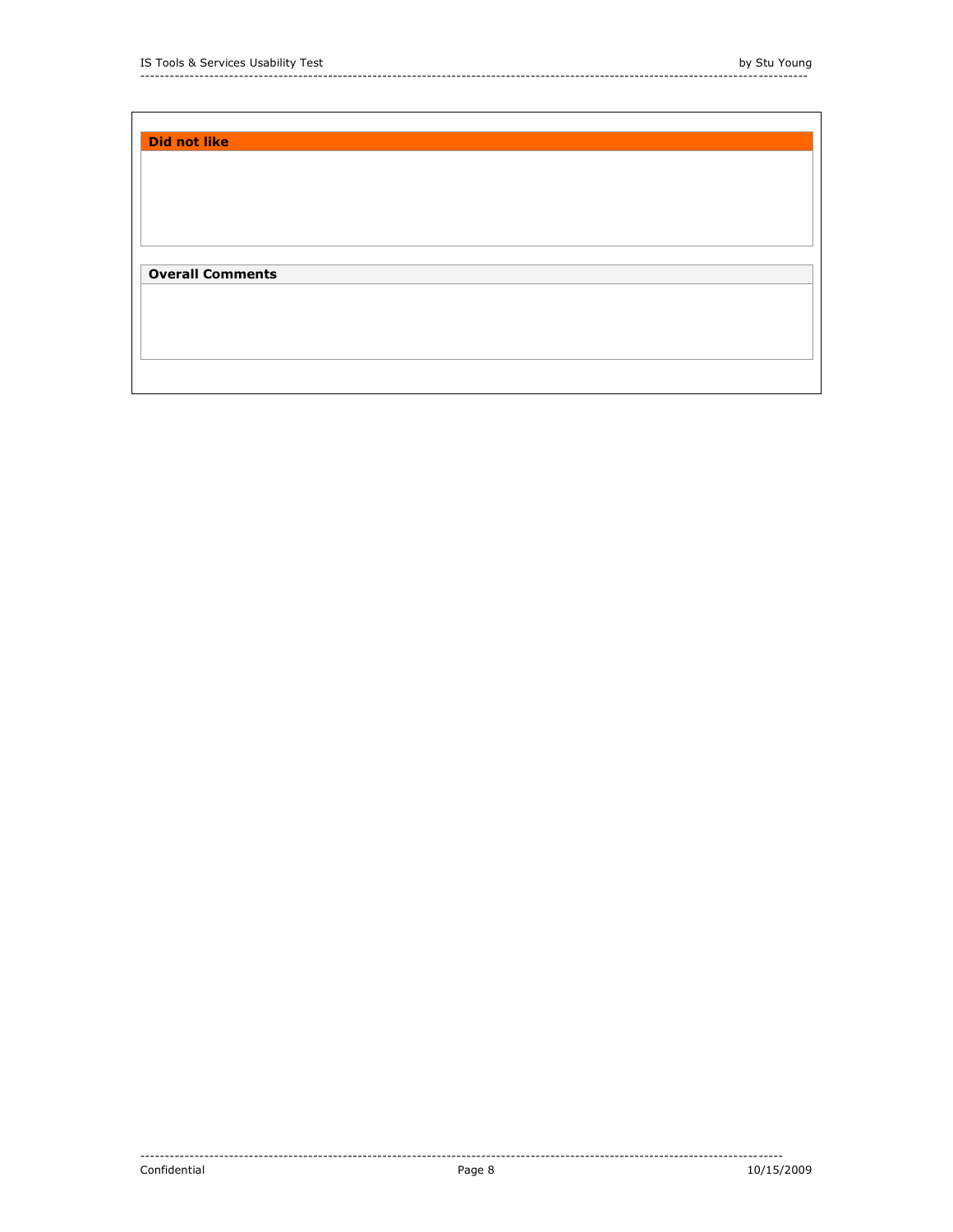## **Task 4 Access your email while you're traveling (v2)**

---------------------------------------------------------------------------------------------------------------------------------------

Again we are going to pretend you are a person who travels 4 days/week.

Again you have already opened a browser and navigated to the Kraft portal site. You have already clicked on IS Tools & services.

You have come to this page because you are now in Arkansas and are not sure how to access your Kraft email.

Go ahead and use my pen/pencil to point to where you would go to find out

We encourage you to think aloud and tell us what you're doing.

## **Probing Questions:**

Before use points stop:

- Why did you point there?
- Did that name make sense to you?
- Is there a better name you would suggest?
- Where would you expect to go from here?
- What would you do next?

## **Ending Questions:**

- o What did you like about this option?
- o What did you not like about this option?
- o Was it easy for you accomplish this task and why?
- o What are your thoughts on this design?
- $\circ$  Is there any information on this page that should be there but wasn't?
- $\circ$  Is there any information on this page that shouldn't be there?
- o Is this something you expected to see?

#### **Home**

- o How do you feel about the naming of "by working situation"?
- o Did you feel as though that was clear?
- o What better name you would suggest?

## **Phone**

- o What are your thoughts on the phone page?
- o What sort of information did you see on this page?
- o What information is here that shouldn't be?
- o What information is not here that should be?
- 
- o Do you know what a blog is?<br>
o If there was links to blogs on If there was links to blogs on this page relating to topics such as cell phone, office phones, and smart phones do you think this is the best place to access this?

#### **Smart phone**

- o What are your thoughts on the smart phone page?
- o What sort of information did you see on this page?
- $\circ$  Do you believe users would want to create blogs and have discussions relating to IPhone, Blackjack, and Treo

**Like**